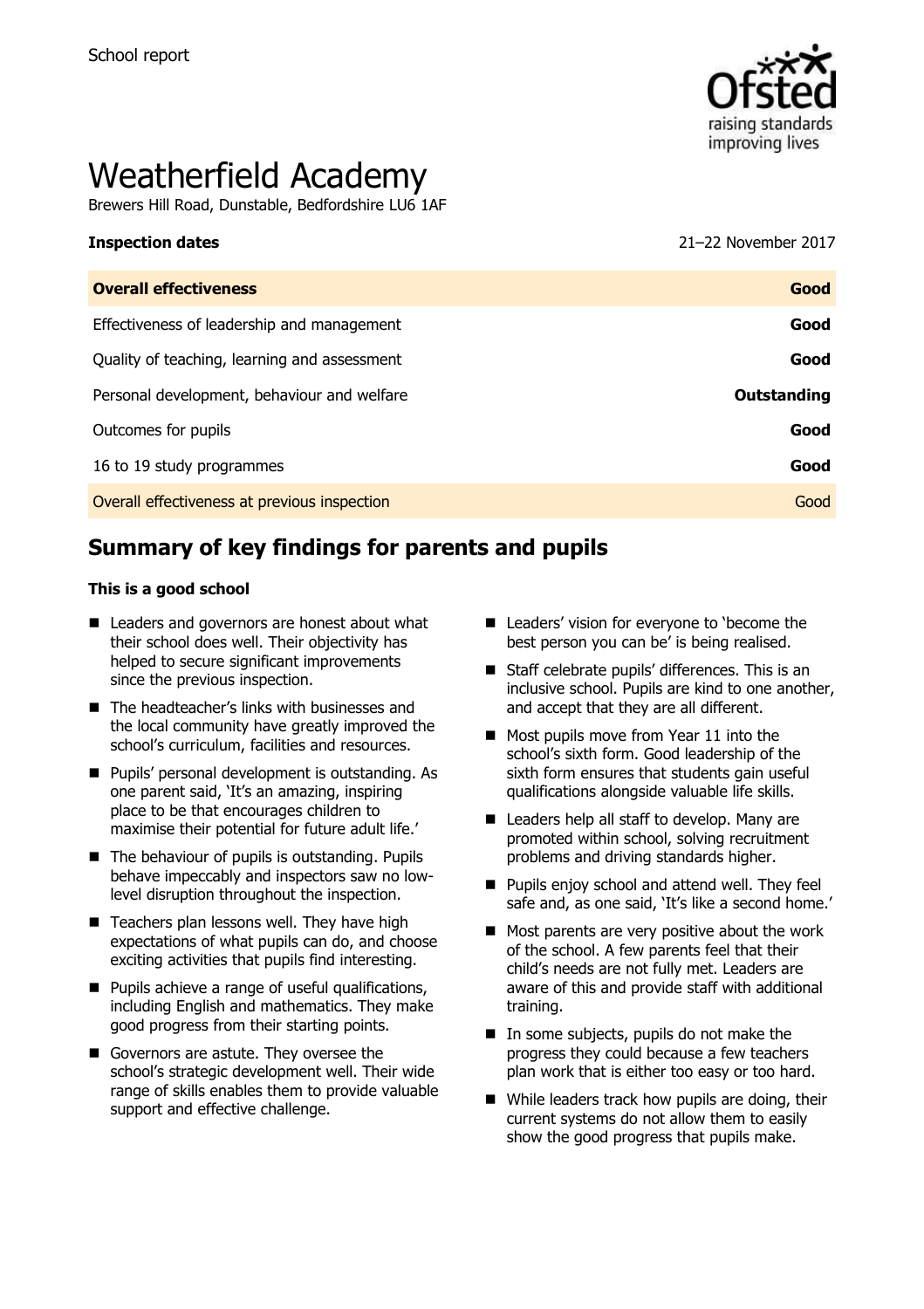

# **Full report**

### **What does the school need to do to improve further?**

- **Improve leadership and management by:** 
	- making sure that leaders can demonstrate quickly and efficiently the good progress that pupils make
	- ensuring that, as pupils' requirements change, staff receive additional training so that they can support all pupils effectively, including those who have specific needs.
- Make teaching, learning and assessment, and pupils' outcomes outstanding, by:
	- matching all teaching to the needs of individual pupils so that more pupils make rapid and sustained progress from their different starting points across the curriculum.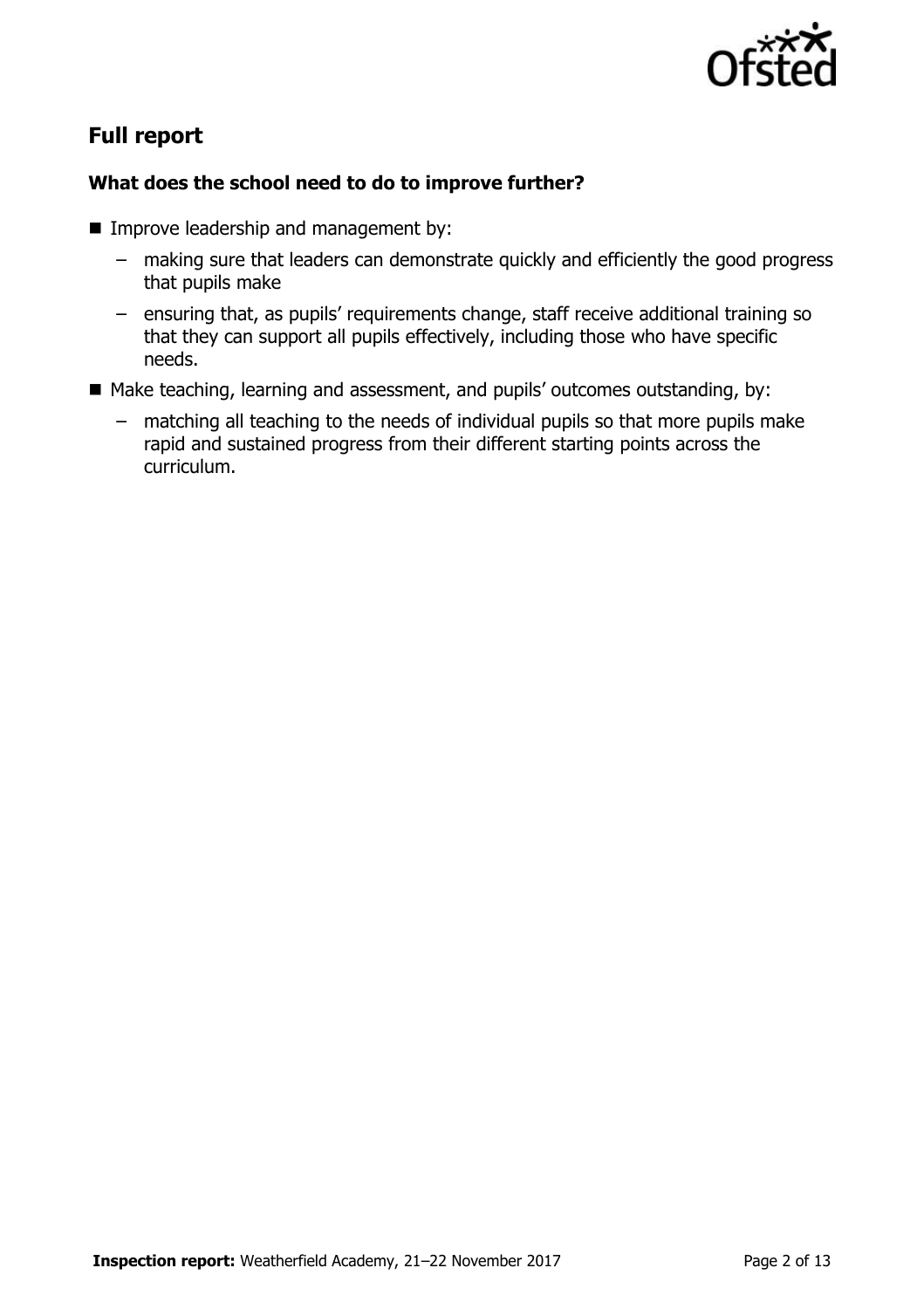

# **Inspection judgements**

#### **Effectiveness of leadership and management Good**

- Senior leaders have acted on the recommendations from the last inspection and have secured significant improvements. Clear, coherent leadership from the headteacher has created a in which where all staff continually assess and evaluate what they do. Staff focus on what is important for the pupils, and do these things well.
- Expectations are very high. Leaders are relentless, but also supportive, in helping everyone to meet those expectations. Inspectors noted the excellent standards of social behaviour. The respect that pupils show for each other and for staff is exceptional. Pupils' spiritual, moral, social and cultural development is shaped by the school's caring, nurturing and supportive ethos.
- Leaders and governors know their school extremely well. They are astute, objective and realistic about the school's strengths and what needs improving. They share the same vision that everyone will 'become the best person you can be.' They are well on the way to achieving this goal because of their clear and strategic plans for the future development of the school.
- The headteacher has been highly proactive in establishing links with the wider community. Through this, he has secured additional support and a long-term commitment from businesses to work with the school. Pupils benefit from the school's fantastic facilities and vastly improved resources on a daily basis.
- Leaders manage teaching, learning and assessment well because staff are clear about what is required of them. Staff know that clear lesson objectives to meet all pupils' needs, and the '4 Ps' (planning, participation, pace and progress) are the school's nonnegotiables. Leaders' frequent visits to classrooms and scrutiny of pupils' books give them a clear overview of the quality of teaching and its impact on pupils' learning. Leaders use performance management increasingly well to drive standards higher.
- **Pupils' education, health and care (EHC) plans are meticulously maintained. The school** has a highly innovative and efficient way of collating pupils' information and progress. Staff track closely pupils' social and academic development. Parents and carers receive regular updates to let them know how their children are doing.
- Leaders are innovative in solving their recruitment challenges. They have the highest aspirations for everyone, and use training to develop staff well. A key focus has been the role of teaching assistants, who receive specific guidance. These staff are now more effective in supporting learning and improving pupils' outcomes. Other staff who joined as apprentices are now fully qualified teachers. When asked how they had coped with the change in role, one replied, 'I love it. It is my calling.'
- Leaders survey the views of parents and pupils to inform further improvement. Parental responses indicate that the vast majority strongly agree that the school is well led and managed. Parents appreciate what the school does for their children, and, as one parent said, 'I cannot praise the school enough.'
- Staff demonstrate empathy, sensitivity and patience to help young people who have highly complex needs develop a more confident and positive outlook on life. The school's motto is more than a strapline. It underpins its work, while at the same time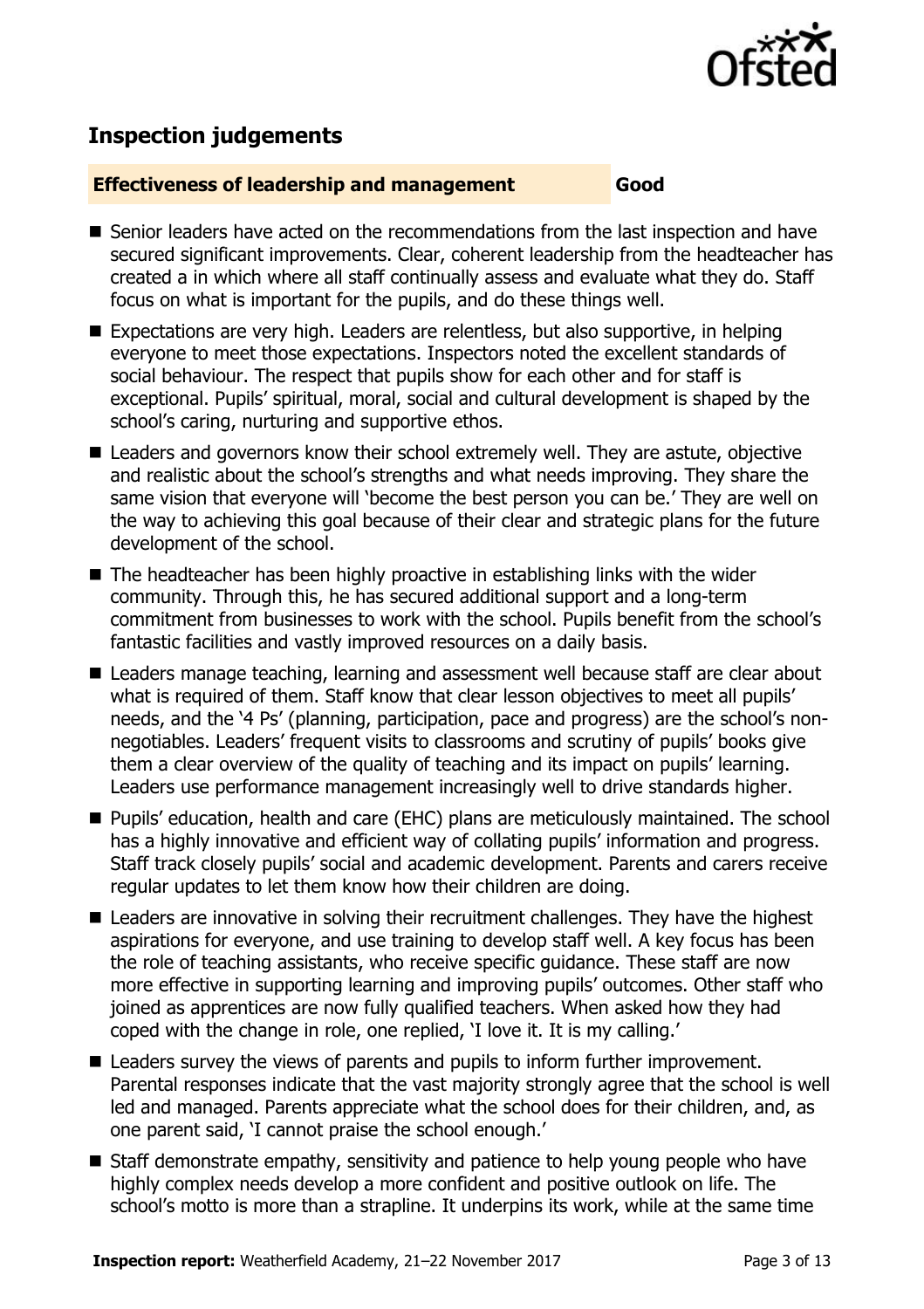

epitomising fundamental British values. As one pupil said, 'Since coming here, I have made more progress. I attend more regularly, and I behave better.'

- Leaders have established a suitable curriculum that focuses on developing pupils' core skills in English and mathematics. Alongside this, they provide a wide range of other subjects that allow pupils to develop practical skills and gain accredited qualifications. Working on the farm has a positive impact on pupils' attitudes towards learning, and develops useful numeracy and teamwork skills.
- Individual guidance helps plan pupils' next steps in their educational journeys. All pupils progress into employment, education or training. This further endorses leaders' judicious use of additional funding to raise standards for all learners, including disadvantaged pupils.
- Staff support pupils on work placements at the shop, garden or café at a local college. All pupils have wider opportunities to participate in sport, music, art and gardening to enrich their experiences. These help to develop pupils' confidence, communication skills and understanding of how to travel safely. Staff help pupils to develop the skills they need so they are able to manage their own lives more independently.
- Pupils benefit from a wide range of extra-curricular activities, for example playing cricket at Lords, collecting awards at the cup final, or regular lunchtime activities including football, fitness, gardening, computing or dance. Pupils enjoy the challenge of collecting reward points, and spoke positively about the forthcoming trip to the cinema to watch 'Wonder woman'. The residential trips, including the Blue Peris Mountain Centre, expand pupils' horizons and provide great memories.
- The responses to Ofsted's questionnaire for staff were universally positive. Every member of staff is proud to work at this school. Many staff members were working at the school at the time of the previous inspection; all consider that the school has improved. Staff feel that they are well supported and well led.
- The profile of pupils joining the school has changed. Leaders ensure that staff receive specific training on autism and mental health issues to help them meet pupils' needs. Leaders are aware that staff require ongoing training to give them the specific skills to support pupils who have an increasing range of complex needs.
- Leaders' monitoring systems highlight the progress that pupils make. However, they are very time intensive, and leaders know that a more efficient system would help them to demonstrate pupils' academic progress more readily.

#### **Governance**

- Governors ensure that leaders spend additional funding well. Year 7 catch-up funding is used to fund a phonics programme and numeracy resources that improve pupils' reading, writing and mathematical skills. The sport premium is helping pupils become more active; the four trained physical education specialists encouraged every pupil to represent the school in at least one activity last year. Funding for disadvantaged pupils and those who have special educational needs (SEN) and/or disabilities is helping them to accelerate their progress.
- Governors are proud of the school's caring and nurturing environment and its many achievements. Governors are challenging and supportive to the headteacher in equal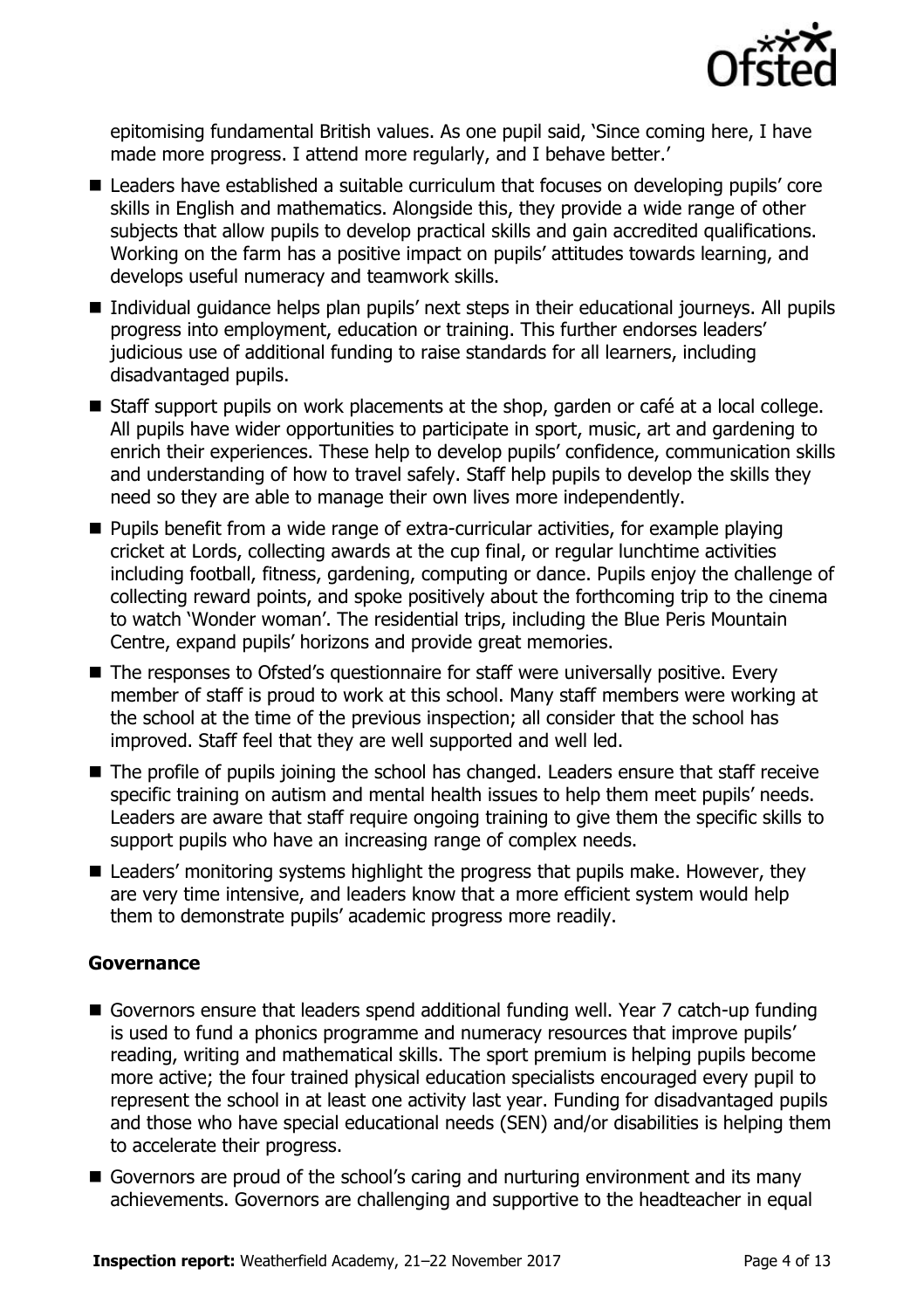

measure.

- Governors have an open and honest relationship with the headteacher that enables them to gain an accurate view of the school's strengths. They question leaders to assure themselves of the effectiveness of the school. When unsure, they ask for more details, including facts and figures to demonstrate the impact of leaders' actions. They share the headteacher's ambition and vision for the school to become outstanding.
- Governors oversee arrangements to manage the performance of teachers and ensure that only those eligible for rewards move up the pay scale.
- Governors ensure that the school meets its statutory safeguarding responsibilities.

### **Safeguarding**

- The arrangements for safeguarding are effective.
- Leaders ensure that all checks are carried out when appointing new staff or allowing volunteers to work with children.
- Statutory policies and procedures to protect pupils are up to date and shared with parents on the school's website. Staff responsible for child protection maintain detailed notes of any incidents or issues relating to safeguarding. Links with outside agencies, particularly the local authority safeguarding team, are well established.
- Owing to pupils' highly complex needs, leaders pay close attention to ensure that pupils are safe while in school and when on visits. The school site is safe and secure. Risk assessments, including some for individual pupils, are prepared when off-site visits are made. These help keep pupils safe.
- **Procedures to protect pupils from radicalisation and extremism are firmly established.** All staff training on safeguarding is up to date.
- **Pupils' use of computers and social media is carefully monitored to ensure their safety.** Pupils know how to stay safe online. Pupils feel safe. As one said, 'It is a safe environment. It is like a second home.'

#### **Quality of teaching, learning and assessment Good**

- Leaders are clear about their expectations. They want to see the school's '4 Ps'in every lesson. Pupils make most progress where teachers use these effectively and consistently.
- The majority of teachers have high expectations of what pupils can achieve. They set work accordingly. Pupils respond to the challenge, and their work is meticulous. Inspectors noted this in English, mathematics and design and technology, and pupils' work clearly demonstrates the good progress they make over time in these subjects.
- Where learning is most effective, teachers use pupil information and starting points to plan lessons carefully. They meet with the teaching assistants to discuss each pupil's progress and match activities in lessons to what pupils need. Inspectors saw good use of this in English, where all pupils made progress with their sentence structures.
- Teachers use visual or practical activities effectively to capture pupils' interest. For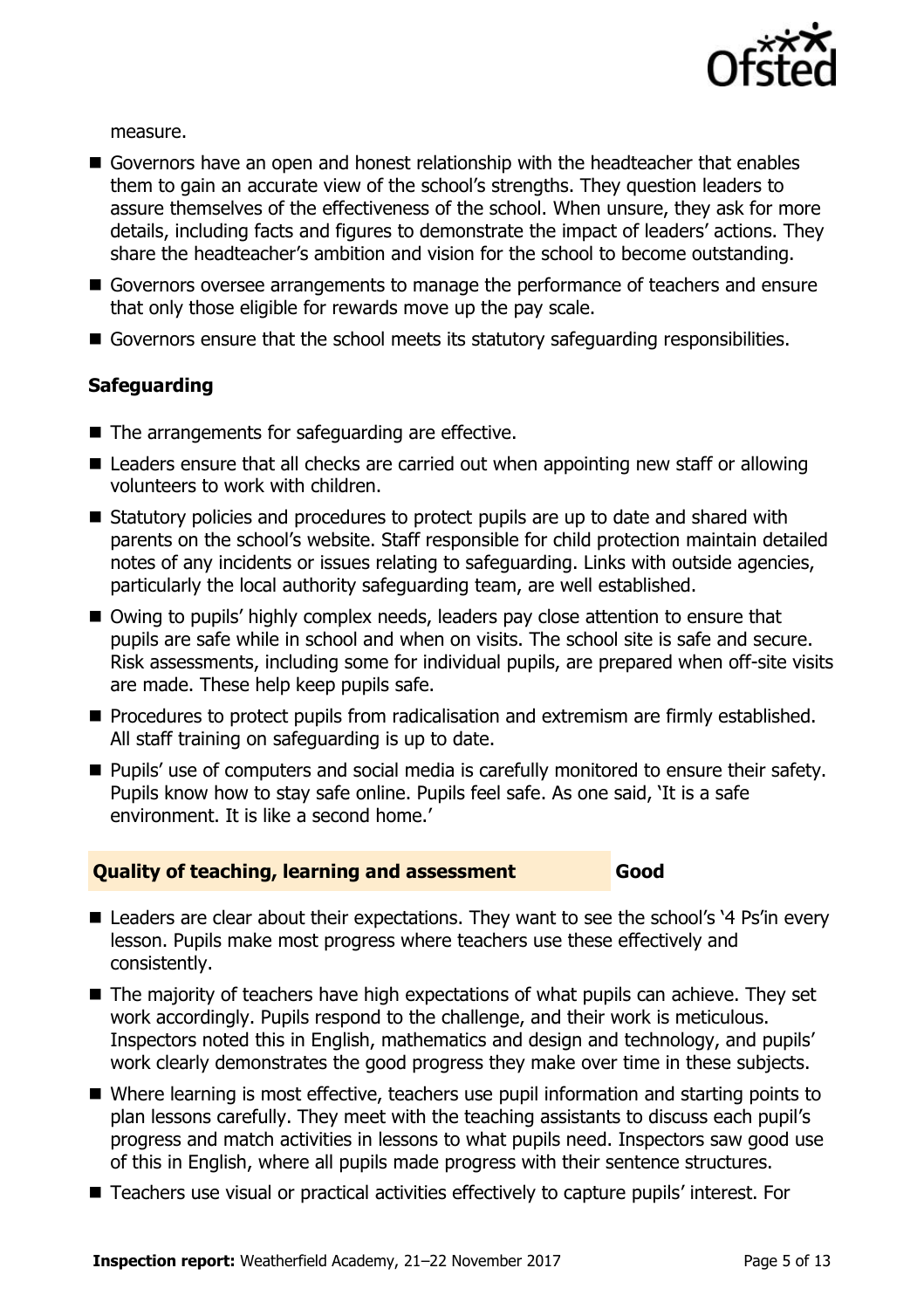

example, inspectors saw pupils describing the position of cakes on a shelf in mathematics, and practising intonation in English with a friend. Both activities helped pupils to develop their knowledge, focus harder and make good progress.

- Staff build strong, supportive and productive relationships with pupils. This is a real strength of the school. The calm, caring and sensitive approach used by staff helps pupils to engage well in lessons and to learn more effectively. As one pupil said, 'Staff here are very understanding of our needs.'
- Teachers and teaching assistants provide useful support to help pupils learn. Most staff use questioning well to provide additional challenge and to gauge whether pupils fully understand. If they do not, they guide them to the correct answers, rather than just giving them solutions. This helps pupils to develop the skills that they need to become successful independent learners.
- Teachers assess pupils continually and identify any gaps in their learning. When pupils need extra help, staff provide additional support. For example, pupils get help with phonics, handwriting, reading and mathematics so they can catch up and make good progress.
- Pupils benefit greatly from the one-to-one support and small classes. The individual help given to some pupils who have complex needs is highly effective. Staff use praise well to motivate pupils.
- $\blacksquare$  Most staff correct any misconceptions that pupils have and make sure that they are secure in their understanding, before moving on. However, in some cases, pupils move on to more difficult work without having a secure understanding of the previous topic.
- A few teachers do not match activities well to pupils' needs, and their expectations of what pupils can achieve are not high enough. The work in these pupils' books reflects that they do not make the progress they could.

#### **Personal development, behaviour and welfare <b>COUNG COULD BEE**

#### **Personal development and welfare**

- The school's work to promote pupils' personal development and welfare is outstanding.
- Leaders have worked tirelessly to establish a provision where pupils feel they can succeed. The 'Hobbit Houses' help provide quiet spaces for pupils or small groups so they have time to reflect. Dobby the school dog is used well for counselling, developing pupils' reading skills, and as a reward. All staff strive to be the best they can be because the 'children are the centre of everything that we do'.
- **Pupils are extremely happy and well cared for in school. They have flourished in the** welcoming, inclusive and nurturing environment that leaders have created. Pupils feel safe, and, as a result, they grow in self-esteem. As one pupil said, 'I have become more talkative, and more confident. It's like a second home.' The vast majority of parents agree. As one said, 'My daughter has attended Weatherfield Academy for 10 years and still loves every minute. She cannot wait to go to school every day and misses it in the holidays.'
- **Pupils are kind to each other. They respect each other's differences. They do not use**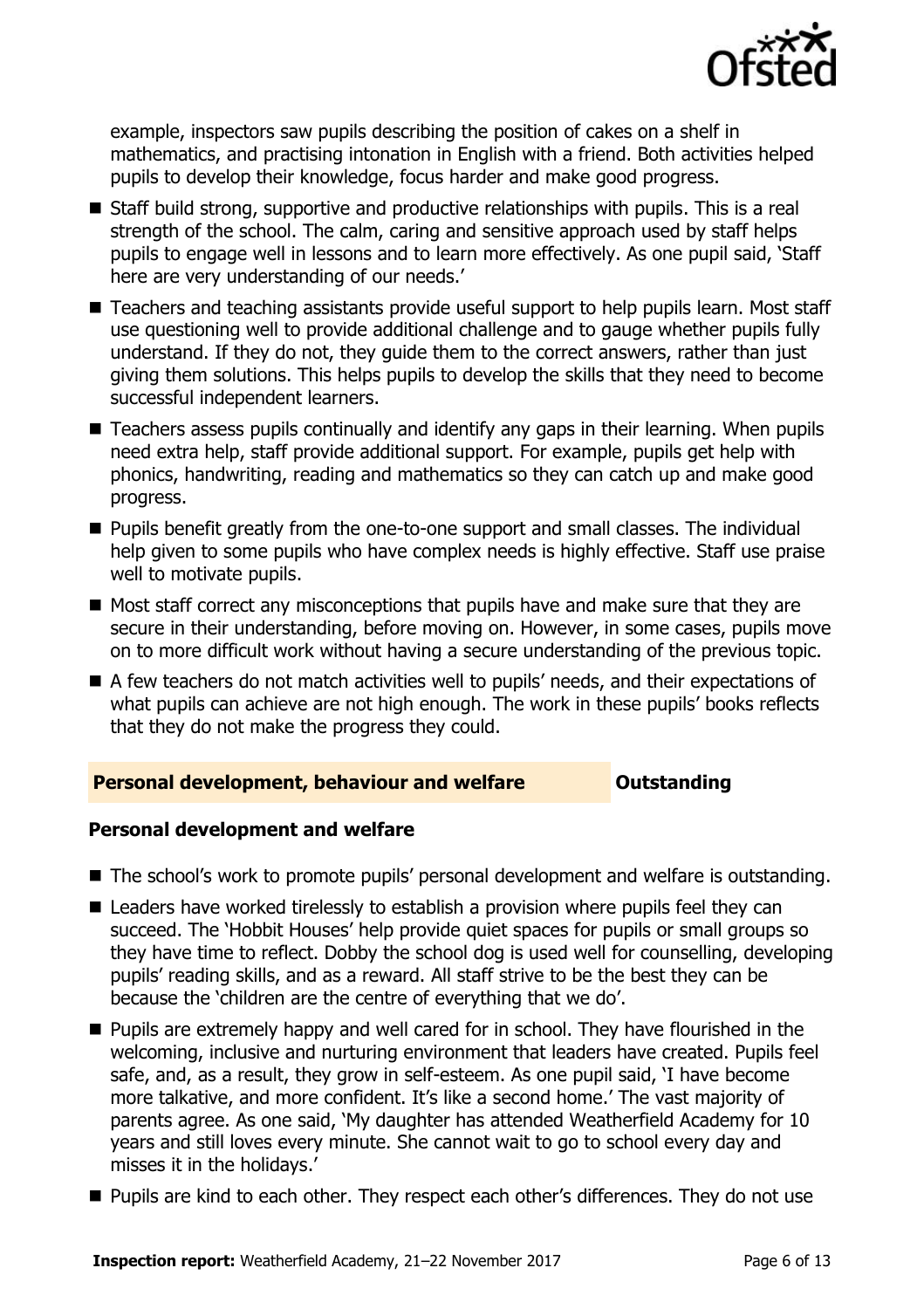

pupils' different faiths, backgrounds or disabilities as reasons for being unkind. They told inspectors that 'Staff accept everyone's differences. They celebrate this and if you have different opinions, they don't say that one of you is wrong, but that you're both right.'

- $\blacksquare$  Staff are passionate about helping pupils develop the skills necessary to live independently. The curriculum meets its aims to prepare pupils for life after Weatherfield. Pupils are given additional responsibilities to develop their independence. For example, pupils are assigned to look after every area in the academy, including flowerbeds, vegetable patches and herb gardens.
- 'The Farm' is a wonderful provision that gives pupils valuable experiences that help them to develop their social, emotional and resilience skills. Pupils use their time in design and technology well to build, improve and repair outbuildings. In rural studies, pupils learn how to care for a range of different animals, including chickens, goats, alpacas, sheep, ducks, geese, guinea pigs and rabbits.
- 'The Base' unit caters for a small proportion of pupils who are experiencing particular difficulties and are struggling to cope in lessons. Pupils receive exceptional one-to-one care and support, including access to a trained counsellor, to help them re-engage in learning. Pupils are expertly supported and only return to 'touch base' to let staff know how they are progressing.
- $\blacksquare$  Pupils are shown the value of healthy eating habits through choices at mealtimes, buying fresh food to be cooked by pupils, and growing crops and vegetables in the school farm.
- **Pupils enjoy a wide range of enrichment activities that add significantly to their** personal development and welfare. Duke of Edinburgh Awards, trips to theme parks and the cinema, the summer fair and the Christmas pantomime develop their social skills while adding to the family feel of the school.

#### **Behaviour**

- The behaviour of pupils is outstanding.
- **Pupils are proud of their school. They are polite, open doors for visitors and move from** one lesson to another quickly and cheerfully. Inspectors noted their positive behaviour throughout the inspection.
- Staff expect pupils to behave well. Pupils respond positively and their behaviour is exemplary. Inspectors saw no low-level disruption in any lessons throughout the inspection.
- Leaders have established an environment where pupils are able to learn. Pupils appreciate and respect the resources they have. They look after school, and the site is virtually free of litter. Displays that highlight pupils' work are colourful, neat and well maintained.
- **Pupils treat each other as they would hope to be treated. Inspectors saw pupils patting** their friends on the back and saying, 'Well done' after they had stood up and taken part in the assembly role-play. In the dance activity at lunchtime, pupils support others with higher levels of disability so that they too can take part.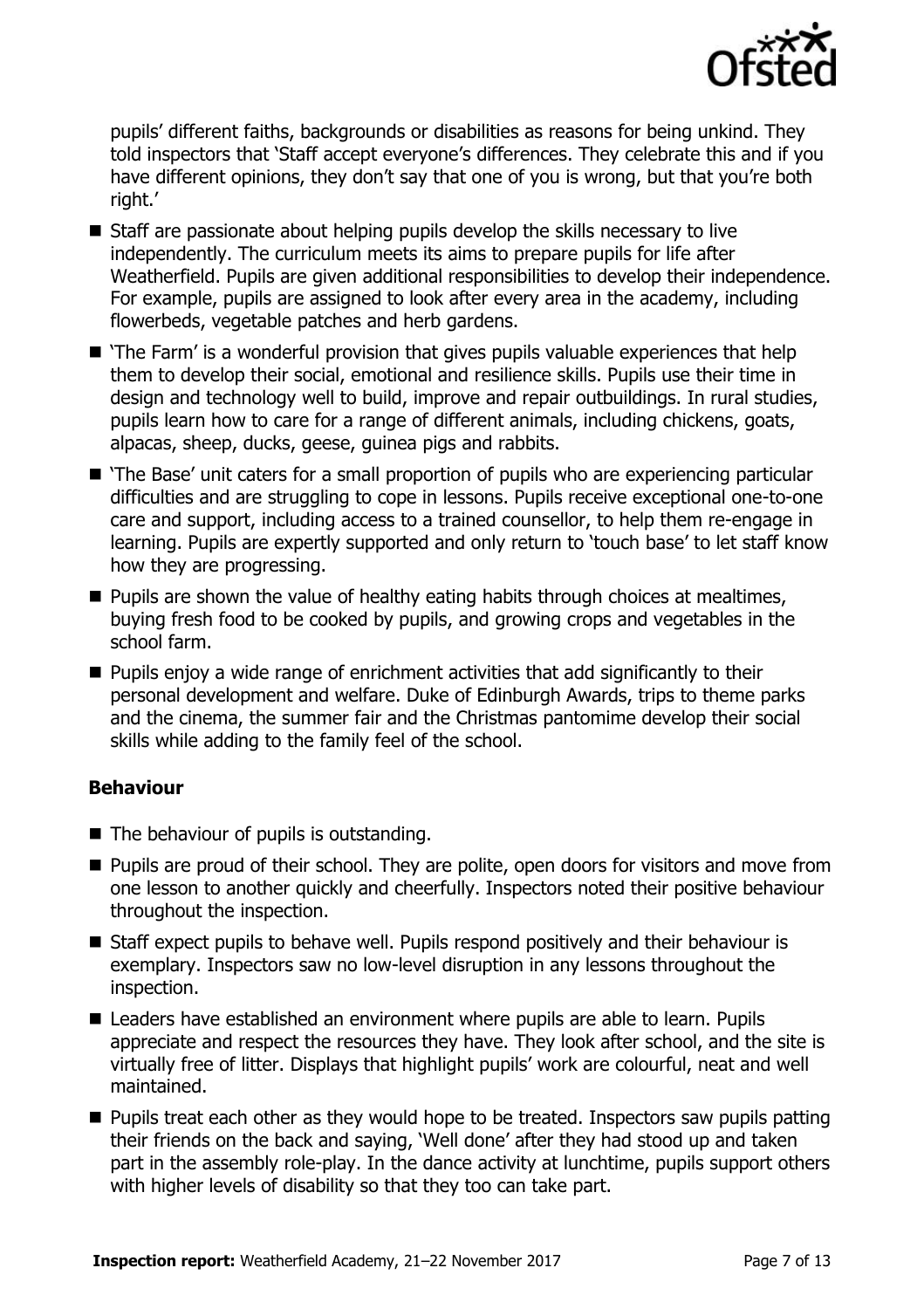

■ Leaders monitor pupils' attendance closely. Current attendance is in excess of 92%. When considering the exceptionally low attendance of some pupils prior to joining the school, this is a remarkable achievement. It shows that leaders' actions to raise attendance have been extremely effective. Pupils' attendance is significantly higher than the national figure for other special schools.

#### **Outcomes for pupils Good**

- All pupils have an EHC plan. Many arrive with a history of disrupted education and gaps in their knowledge. Senior leaders recognise that prior assessment information does not always provide a fully accurate picture. Staff assess pupils quickly on entry to establish what they know and what they can do.
- **Pupils enjoy coming to school, and the positive learning environment means they enjoy** studying and learn successfully. Inspectors noted that, in the vast majority of cases, the longer pupils attend the school, the better progress they make. Parents mainly agree. As one said, 'The school is positive about what my son can achieve and view him as a person full of potential rather than limited by disability.'
- Leaders' focus on helping pupils to read is paying dividends. Pupils' reading ages show impressive gains. The effectively managed phonics systems, trained reading mentors, pupils' reading journals and specific curriculum time have raised the profile of reading. The well-resourced library is well led and managed. It has been built up from virtually nothing, and now provides a welcoming, calm space where pupils enjoy reading.
- **Pupils'** rates of progress have to be seen fully in the context of their individual needs. Inspectors looked at how the school cross-references pupils' targets in their EHC plans. Inspection evidence shows that the vast majority of pupils show good levels of improvement from their various starting points.
- **Pupils receive independent and relevant careers advice. All pupils progress to either** employment, education or training and have done so for a number of years. Staff ensure that pupils are well prepared for the next stage of their lives.
- The curriculum enables pupils to gain basic skills in literacy and numeracy, alongside essential life skills for independent living. Leaders ensure that pupils have regular opportunities to learn and practise these life skills.
- In 2017, all pupils achieved qualifications in English and mathematics. Pupils averaged seven passes in a range of nationally recognised qualifications. Pupils also followed courses to develop life, social and employability skills. Some pupils also achieved functional skills awards in literacy, numeracy and information and communication technology (ICT).
- Leaders use funding well so that key stage 3 pupils catch up and improve their basic skills. Funding has been used to provide new resources and training for staff to teach phonics more effectively and purchase new equipment to aid learning in numeracy. Some pupils' reading ages have risen steeply.
- Inspection evidence shows that in most lessons, pupils make good progress from their various starting points. This is due to the good teaching and the high level of care and support they receive. However, some pupils achieve less well than they could. Leaders acknowledge that, in some subjects, teachers need to plan work more effectively to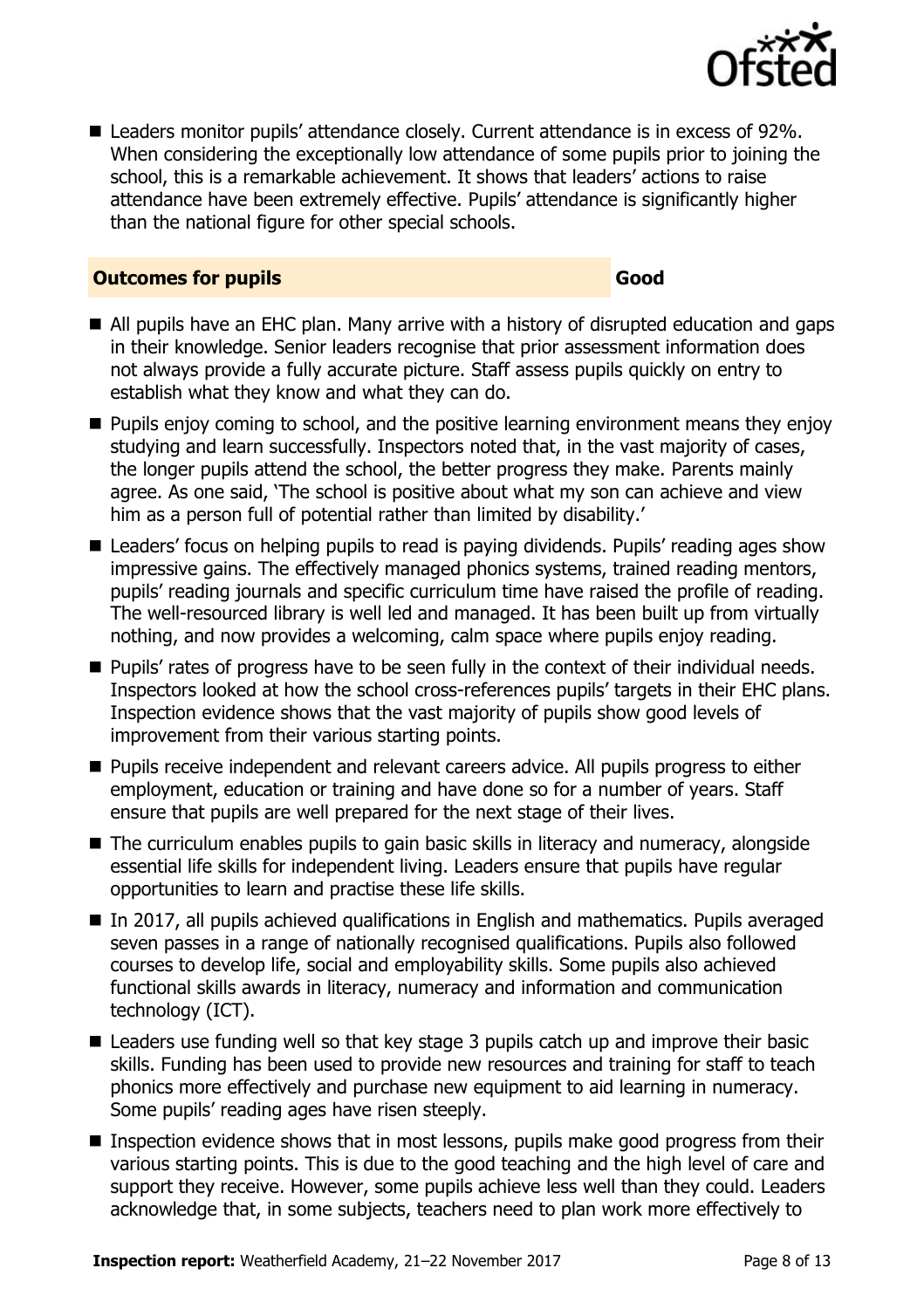

meet these pupils' needs.

#### **16 to 19 study programmes Good**

- Good leadership of the sixth form has ensured that students follow an appropriate curriculum that meets their needs well. All students gain essential literacy and numeracy skills appropriate to their own particular needs. Alongside this, students gain a wide range of additional qualifications in science, ICT, child development, physical education and hair and beauty. These provide valuable practical and life skills that equip students well for when they leave school.
- Students enjoy life in the sixth form and make good progress. They are happy, feel safe, and all stay and finish their courses. As in the main school, students feel that teachers support them well. As a result, they attend well, work hard and gain a range of nationally accredited qualifications.
- The sixth form provides a safe, familiar environment for students to continue to develop their personal and life skills. Pupils and parents appreciate the provision, and almost all pupils in Year 11 progress to the sixth form.
- Teaching in the sixth form is good. Teachers have high expectations and plan exciting lessons that meet the different needs of pupils well. For example, in English pupils are encouraged to read more, work in groups well and complete extended writing tasks to convey their thoughts meaningfully. In hair and beauty, pupils work well in pairs to develop valuable practical skills linked to their particular interests.
- Careers advice and students' transition when they leave Weatherfield are managed carefully and successfully. All students undertake a supported placement at a local college where they assist in either the shop, café or garden area. This helps pupils to become more familiar with new people and the college. Students progress to a wide range of courses, including pathway courses, gateway qualifications and supported internships. It works; all students remained in sustained destinations last year.
- Leaders have improved the curriculum further this year. All students now complete Duke of Edinburgh Awards that educate them in healthy living, road safety and employability skills. Leaders continue to assess the appropriateness of qualifications.
- Many students also complete work placements that give then useful experience linked to their future career aspirations. Leaders are aware of the need to develop this further so that all students have similar opportunities.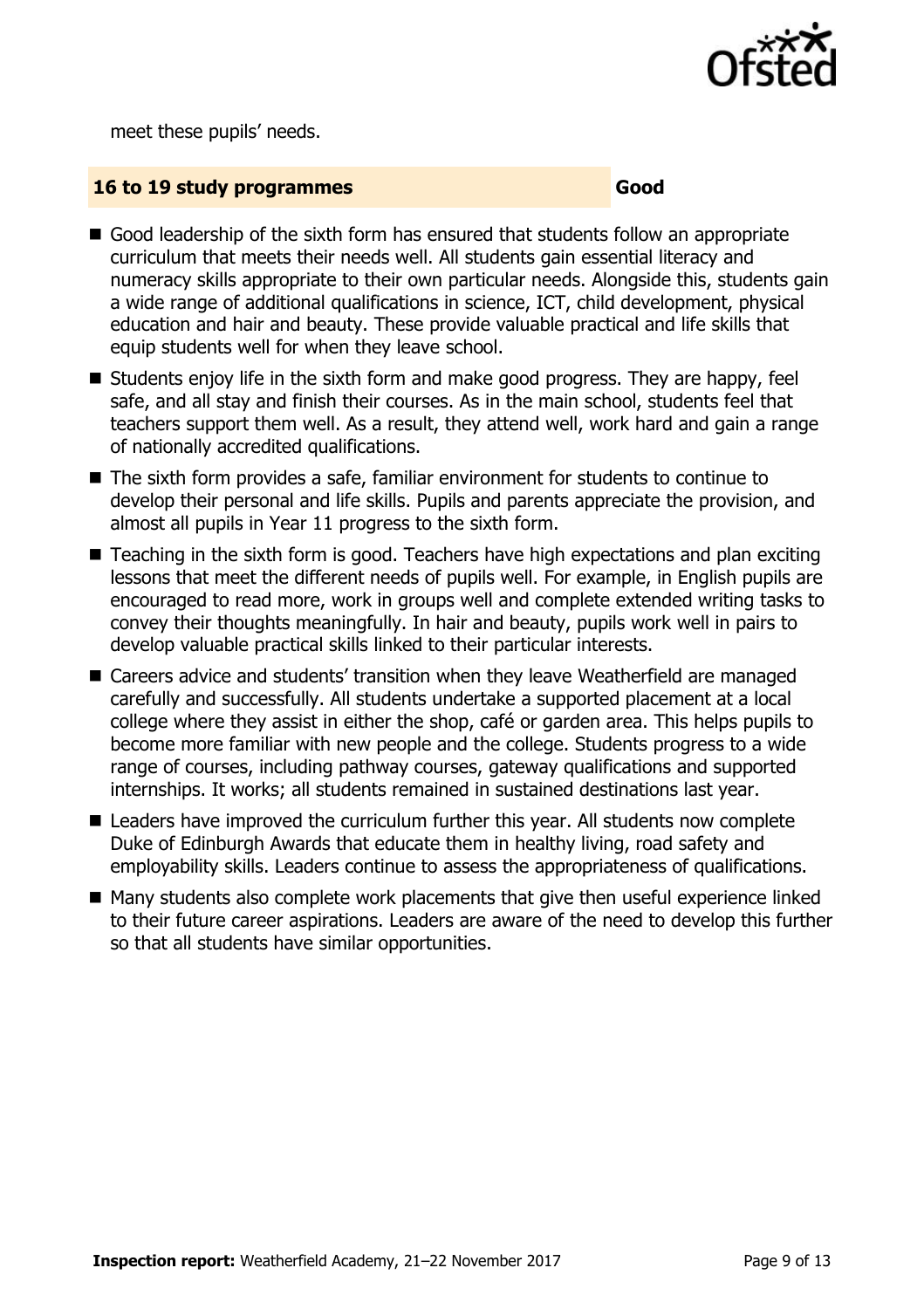

# **School details**

| Unique reference number | 137896               |
|-------------------------|----------------------|
| Local authority         | Central Bedfordshire |
| Inspection number       | 10036253             |

This inspection of the school was carried out under section 5 of the Education Act 2005.

| Type of school                                           | <b>Special</b>                   |
|----------------------------------------------------------|----------------------------------|
| School category                                          | Academy special converter        |
| Age range of pupils                                      | 7 to 19                          |
| Gender of pupils                                         | Mixed                            |
| Gender of pupils in 16 to 19 study<br>programmes         | Mixed                            |
| Number of pupils on the school roll                      | 115                              |
| Of which, number on roll in 16 to 19 study<br>programmes | 18                               |
| Appropriate authority                                    | The governing body               |
| Chair                                                    | Jacqueline Hunt                  |
| <b>Headteacher</b>                                       | Joe Selmes                       |
| Telephone number                                         | 01582 605632                     |
| Website                                                  | www.weatherfield.beds.sch.uk     |
| <b>Email address</b>                                     | selmesj@weatherfield.cbeds.co.uk |
| Date of previous inspection                              | 26-27 September 2013             |

#### **Information about this school**

- The school meets requirements on the publication of specified information on its website.
- The school complies with Department for Education guidance on what academies should publish.
- Weatherfield Academy was established on 1 March 2012. It provides education for pupils, aged between seven and 19 years, who have a wide range of needs, including severe learning difficulties, social, emotional and mental health issues, and autistic spectrum conditions.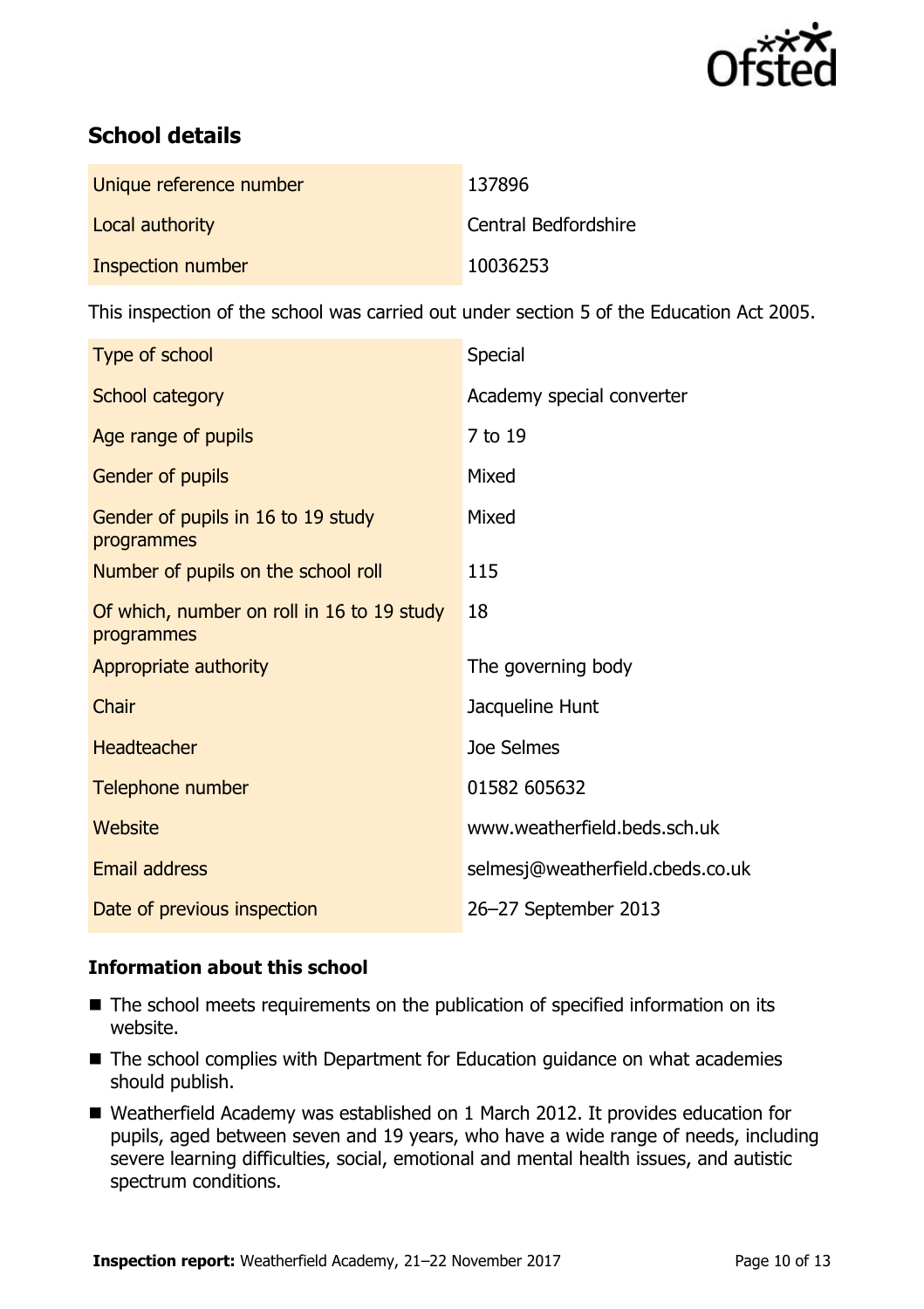

- All pupils who attend the academy have EHC plans.
- The majority of the pupils are of White British heritage.
- The academy does not use any alternative provision.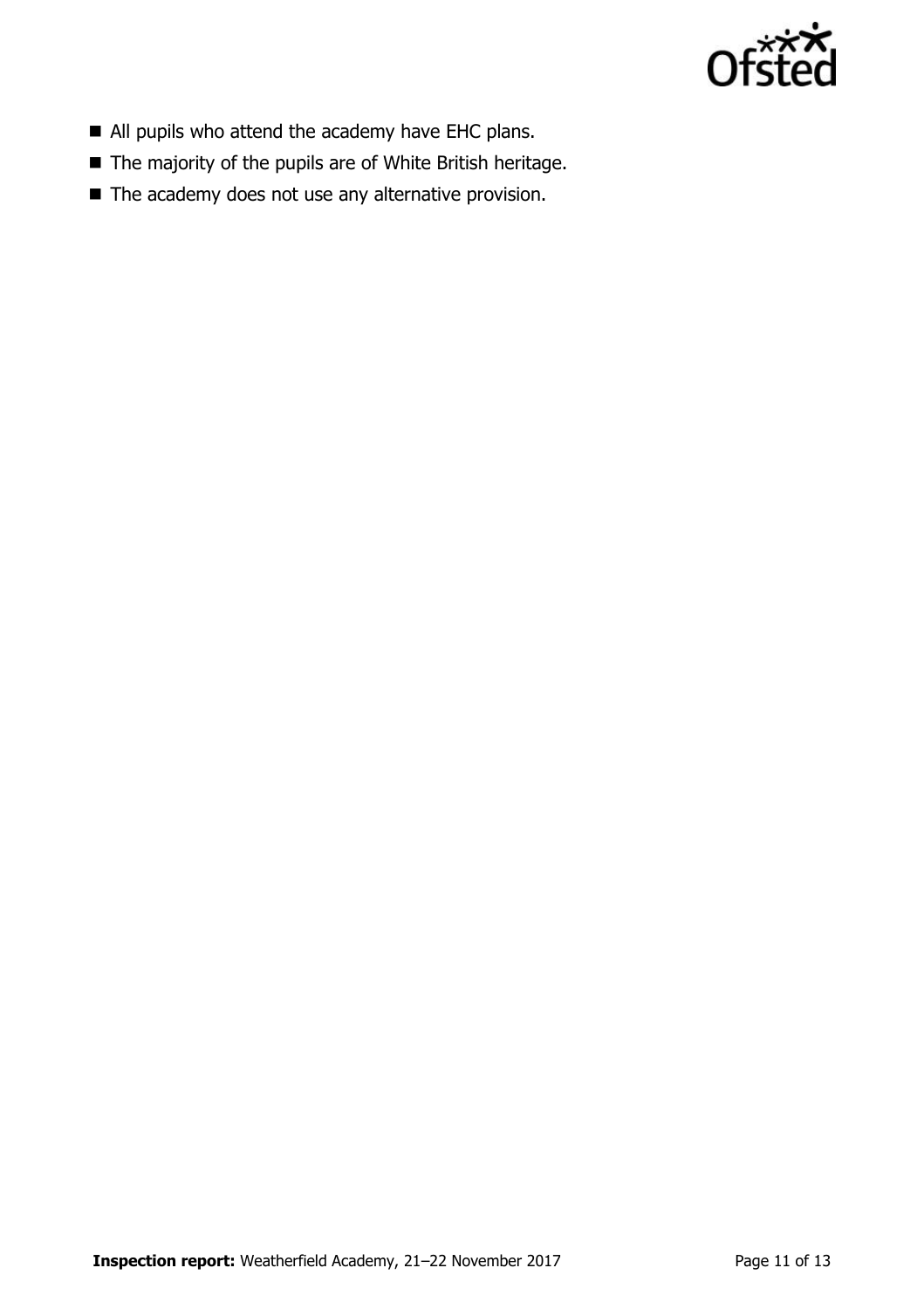

# **Information about this inspection**

- Inspectors carried out observations, all of which were joint observations with senior leaders, across all year groups and in a wide range of subjects. They also visited a pastoral group session, viewed the farm provision and watched two assemblies.
- Inspectors looked carefully at pupils' work, heard pupils read, and talked to groups of pupils from different year groups to discuss their experiences of the school.
- Inspectors held discussions with the headteacher, senior and middle leaders, newly qualified teachers, trainees and governors.
- An inspector held telephone conversations with staff members from the children's services department at the local authority.
- Inspectors reviewed a range of school documentation including safeguarding records, case studies, attendance records, self-evaluation summaries, the school's improvement plan and current assessment information.
- **Inspectors took account of the views of the 31 members of staff who completed the** questionnaire. They also considered the responses, including free-text, from 35 parents via Ofsted's online questionnaire, Parent View.

#### **Inspection team**

John Randall, lead inspector **Her Majesty's Inspector** 

Helen Bailey Ofsted Inspector